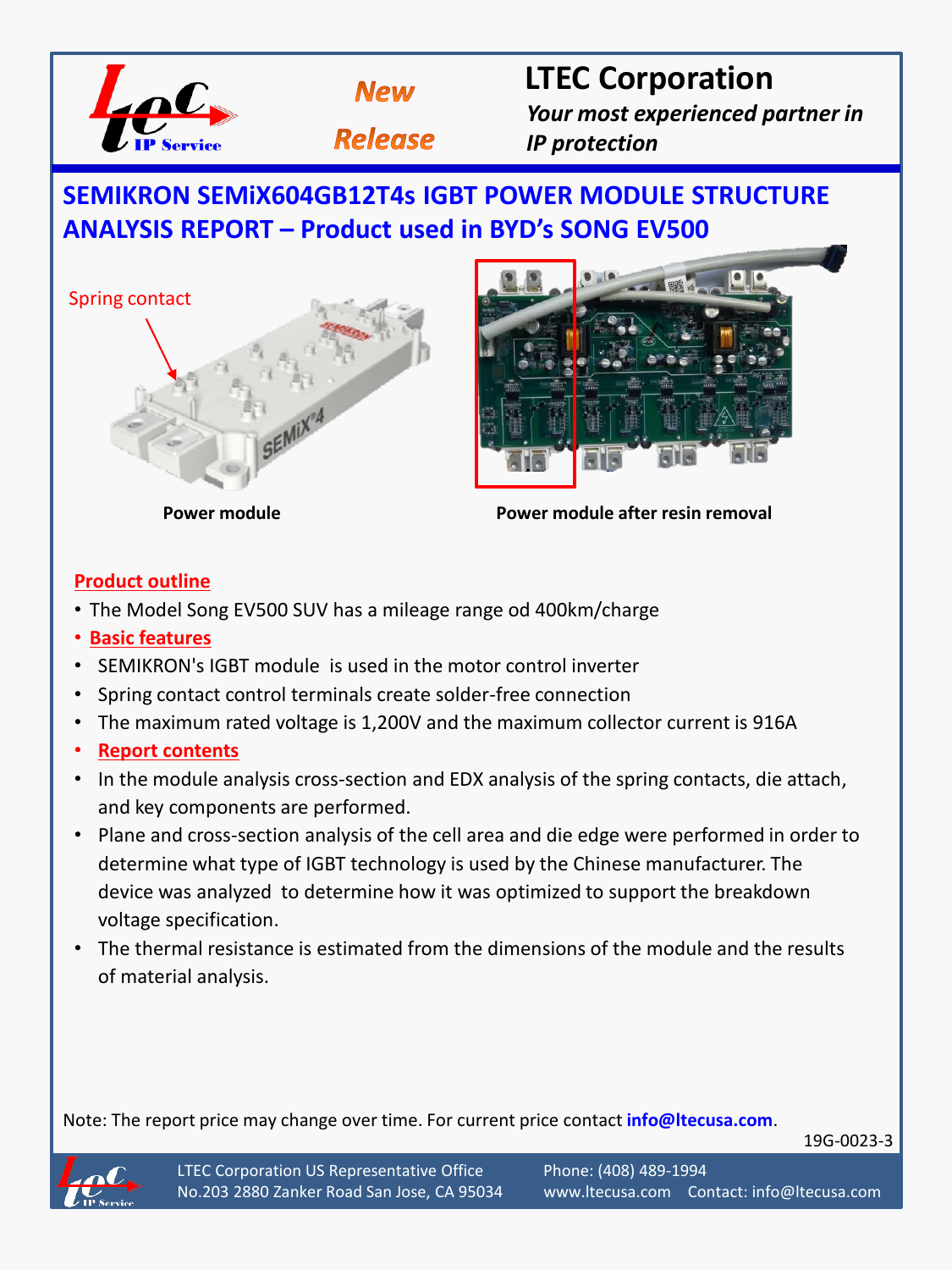# **Table of Contents**

| Device summary                                                                      | 3  |
|-------------------------------------------------------------------------------------|----|
| <b>Analysis summary</b>                                                             | 4  |
| Table 2: Device structure (IGBT)                                                    | 5  |
| Table 3: Device structure (Material & thickness)                                    | 6  |
| Table 4: Module structure                                                           | 7  |
| <b>Module analysis</b>                                                              |    |
| Overview                                                                            | 8  |
| IGBT die image                                                                      | 15 |
| Cross section                                                                       | 16 |
| <b>IGBT structure analysis</b>                                                      |    |
| Plane view observation (OM)                                                         | 36 |
| Plane view observation (SEM)                                                        | 56 |
| Cross section                                                                       | 64 |
| <b>Appendix</b>                                                                     |    |
| Thermal resistance modeling                                                         | 77 |
| Heat sink analysis modeling: Effective heat transfer<br>convection coefficient heff | 78 |
| Comparison between Fuji electric module and Hitachi<br>module                       | 81 |

19G-0023-3



Page